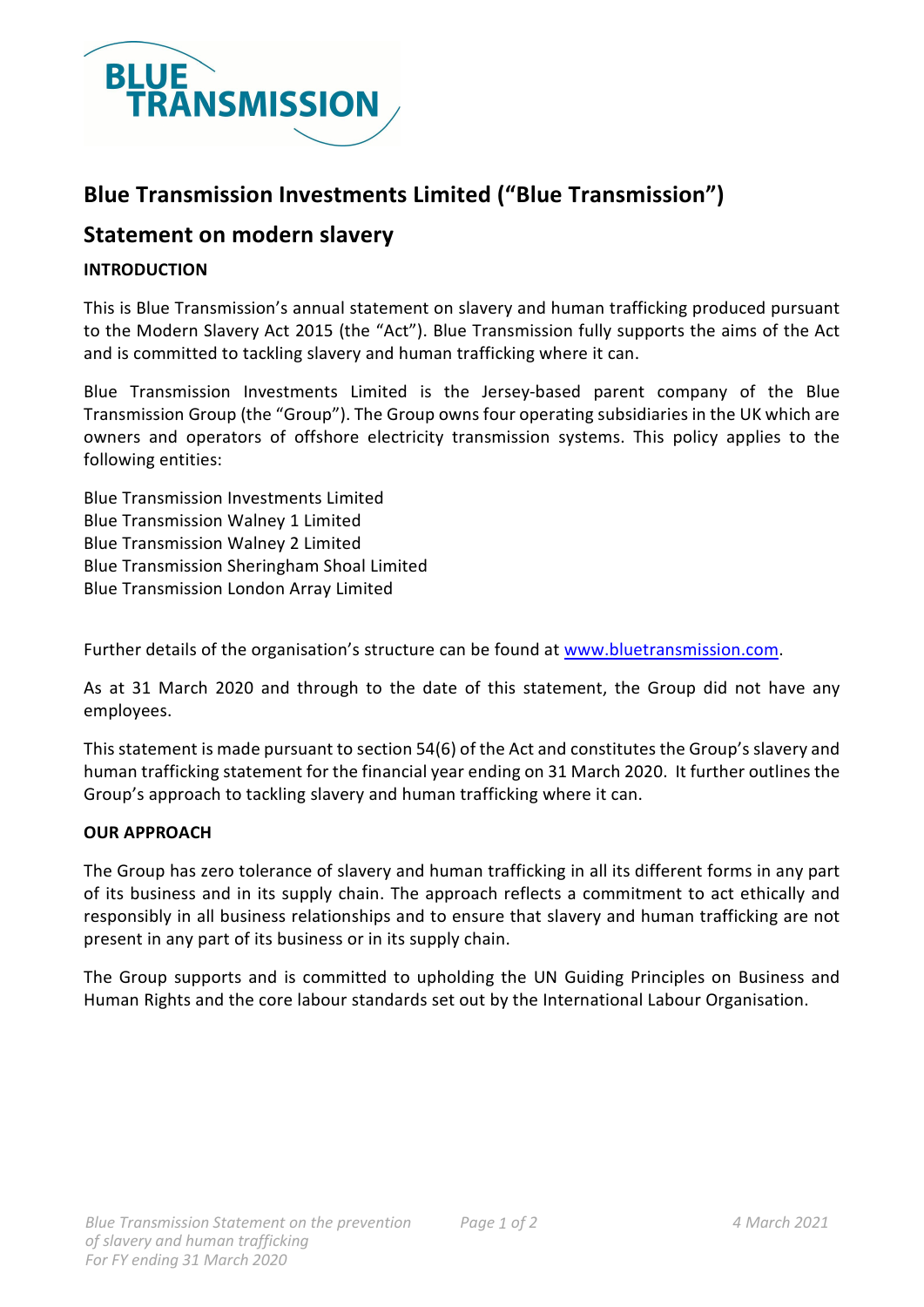

#### **OUR APPROACH continued**

To tackle slavery and human trafficking, the Group will:

- 1. Identify, monitor and assess categories of third party spend most at risk from slavery and human trafficking;
- 2. Incorporate anti-slavery and human trafficking obligations into procurement agreements and sub-contracting arrangements though our "Supplier Code of Conduct";
- 3. Include appropriate measures in its due diligence processes for sourcing suppliers; and
- 4. Report its commitments, policy, performance and actions in tackling slavery and human trafficking as part of annual reporting.

#### **DUE DILIGENCE UNDERTAKEN IN RESPECT OF SLAVERY AND HUMAN TRAFFICKING**

The Group does not have any employees and has a very limited number of material suppliers of goods and services and these are carefully selected by the Board and the composition of those suppliers has remained stable over time. The Board considers that its exposure to any organisations where there is likely to be any slavery and human trafficking is extremely low.

The Group have engaged with all material suppliers of goods and services during the year ended 31 March 2020 to determine their policies with regard to Modern Slavey and Human Trafficking and made enquires as to any instances of non-compliance with those policies. As a result of its due diligence enquiries the Group has not, to its knowledge, conducted any business with another organisation which has been found to have involved itself with modern slavery or human trafficking.

As the Group does not have any employees, the Directors closely monitor compliance with this policy.

This statement is made pursuant to section 54(1) of the Modern Slavery Act 2015 and constitutes our Slavery and Human Trafficking Statement for the financial year ended 31 March 2020 and was approved by the Blue Transmission Investments Limited Board on 4 March 2021.

Graham Farley (Mar 5, 2021 11:53 GMT) [Graham Farley](https://eu1.documents.adobe.com/verifier?tx=CBJCHBCAABAADWAszGcRePDRuOKmegGzfqPDh6C16dd_)

#### **Graham Farley**

#### **Chief Executive Officer**

#### **Blue Transmission Investments Limited**

**Date:** 4 March 2021